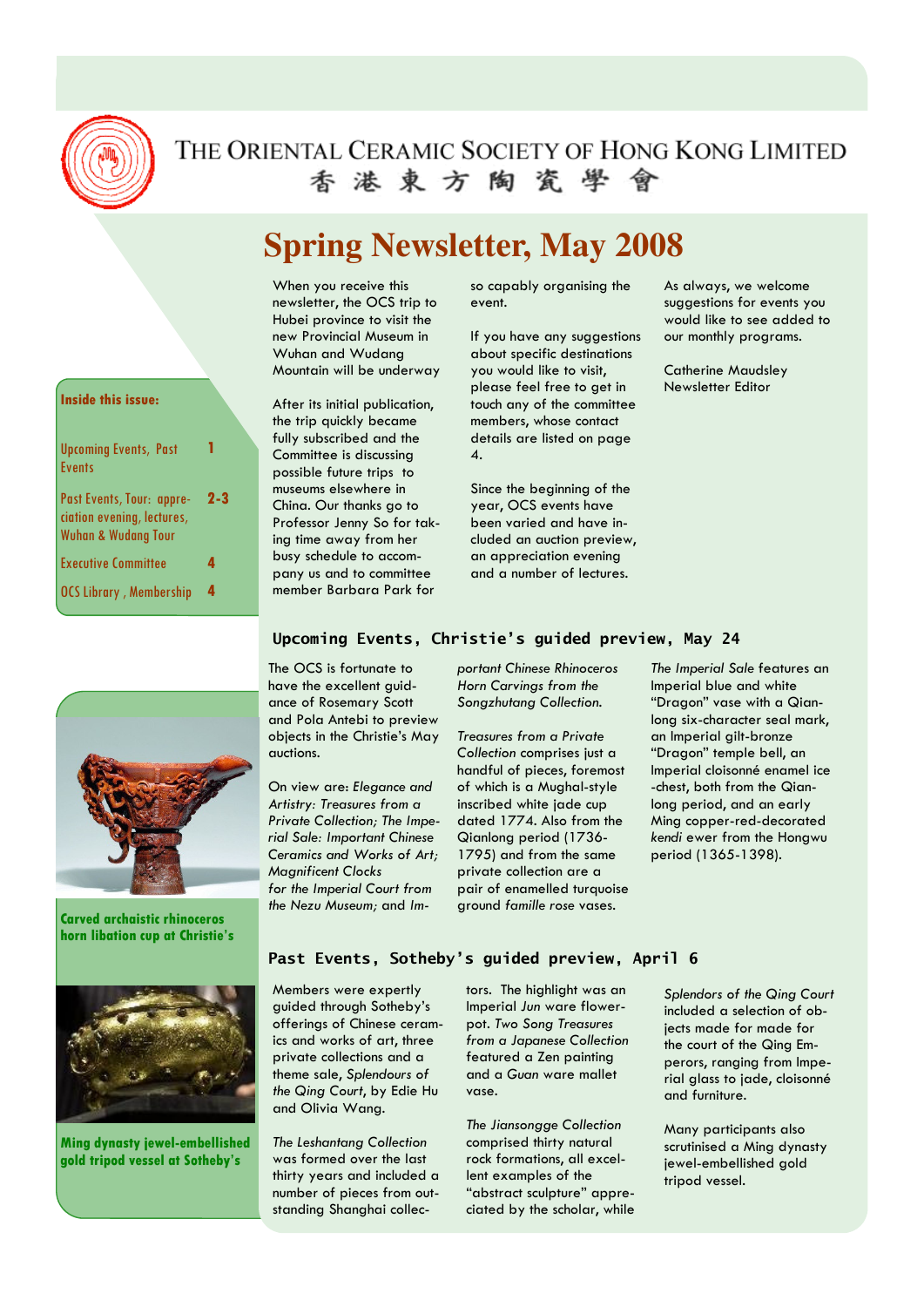#### Page 2

# Past Events Jan-April 2008



Ceramic Pillows from the collection of Mark Lam



Woodblock print of "Pictures of Tilling and Weaving" inspired by painting of the same theme



Amber container with mandarin ducks in lotus leaf motif Liao period, 11th century

#### Mark Lam and Kam-Chuen Ho Appreciation Evening: Chinese Ceramic Pillows,

Participants joined Mark Lam, Chinese ceramic pillow collector and connoisseur, and Kam-Chuen Ho, Hong Kong Museum of Art curator for an evening of Chinese ceramic pillow appreciation.

Mark Lam gave a detailed powerpoint overview of ceramic pillows, looking at production techniques, shapes, glaze colours, decorative techniques,

artistic styles and cultural content. In their early phase, the majority of pillows were funerary, but later were for daily use. The pillows provided great scope for the ingenuity and creativity of potters, resulting in superb glazes, innovative decorative technique and poetic inscriptions, and the overview showed specific examples of each.

Mark Lam generously brought many examples from his collection of over 100 pillows, carefully selecting different glazes and shapes to provide a wide range.

Chris Hall brought along some superb examples of pillow covers from his textile collection, greatly adding to our enjoyment and education during this informal evening. .

#### Dr. Roslyn Hammers Working for an Ideal Society: The Songdynasty "Pictures of Tilling and Weaving", March 28

In approximately 1145, Lou Shu (1090-1162) painted the "Pictures of Tilling and Weaving" (Gengzhitu).

This new type of painting comprised a pair of handscrolls, one depicting men growing grain in twentyone steps, the other presenting women producing silk fabric in twenty-four processes. Each stage of the activities was accompanied by a poem.

The "Pictures of Tilling and Weaving" portrayed farming men and women at work in an ideal community.

In the paintings the workers employed the latest, most advanced technological equipment to generate silk and rice, crops used to pay taxes to the central government. While historians of science have explored the "Pictures of Tilling and Weaving, documenting the historical development

of agrarian technology, Dr. Hammers addressed the larger cultural, political, and literary contexts of the representations of men and women at labour.

Drawing on the iconography of the paintings and the content of the poems, she evaluated the appeal of depicting working men and women in the Song dynasty, convincingly demonstrating that the pictures were potent instruments of social change.

Professor Peter YK Lam New Studies on Yongzheng (1723-1735) Imperial Porcelain, February 27; Professor Jenny So In Search of Northern Song Jades: Archaeological and Other Evidence, January 30; Lina Lin From Sitting on Mats to Sitting on Furniture: The Evolution of Chinese Furnishings from the Han-T'ang to Five Dynasties Period, January 21

In this sequel to his Ip Yee Memorial lecture delivered to the OCS in 2006, Professor Peter Lam grouped Yongzheng pieces chronologically by making references to archival records of the Imperial Household Department, terms of identified kiln supervisors and calligraphic styles of the base marks, while also noting the usual stylistic characteristics. Professor Jenny So's talk

looked at both jade and amber from the 10th - early 12th centuries exploring issues of cultural and artistic exchange between two political-cultural entities: Qidan-Liao and Northern Song dynasties. She uncovered many of the complex forces at work (religious, cultural, artistic etc.) behind the production of these luxury goods and explained their meaning in the lives of both Chinese and Qidan

#### owners.

Our January speaker, Lina Lin of the National Palace Museum, Taipei, fascinated with her graphic recreation of the furnishings of the Tang through to the Five Dynasties period. Drawing on a combination of funerary objects and surviving works of ancient paintings she traced the development of form from early functionalism to the flowing lines of Tang style.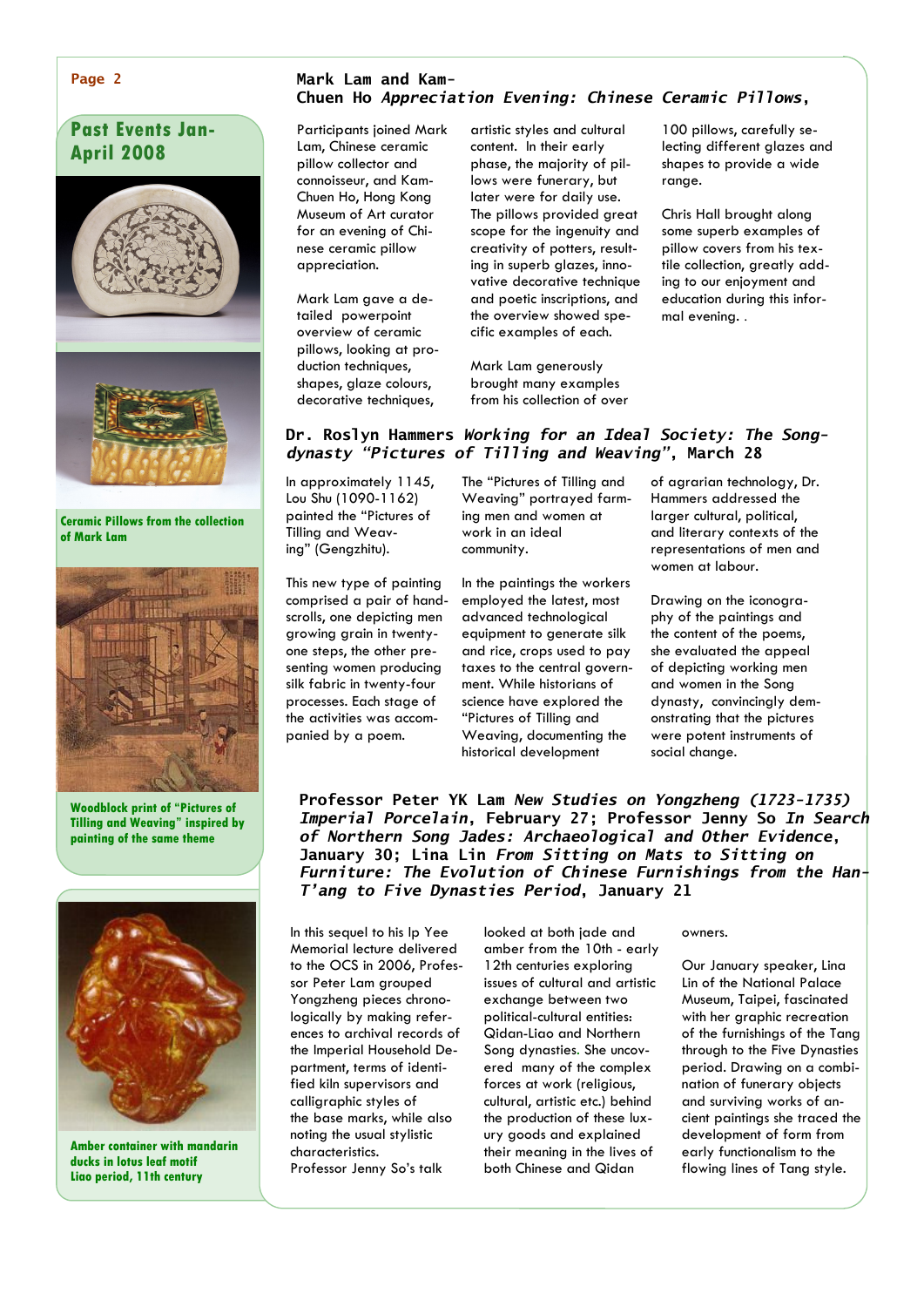With the expert guidance of Professor Jenny So, world-acknowledged Chinese antiquities authority, the OCS will visit the new Hubei Provincial Museum and have access to its storage room to see objects not on display to the public. Professor So received her doctorate from Harvard University and was the Senior Curator for the ancient Chinese collection at the Freer Gallery of Art and Arthur M. Sackler Gallery in Washington, D.C, before returning to Hong Kong in 2001 where she is currently Professor of Fine Arts and Director of the Institute of Chinese Studies at the Chinese University of Hong Kong.

In 1977, the remarkably rich and undisturbed tomb of the Marquis Yi of Zeng was excavated. Dated to about 433 BCE, its stunning finds included over 15,000 objects including bronze ritual vessels, bronze bells, stone musical chimes, jades, and lacquer. More recently, in 2001, the tomb of Prince Liangzhuang (9<sup>th</sup> son of the Ming Yongle Emperor) who died in 1441 was excavated with over 1,400 artifacts, including large numbers of outstanding gold objects, jades and blue-and -white porcelains. Our trip will provide ample opportunities to view these objects, with the benefit of Professor So's insights.

The sacred Daoist Wudang Mountain lies north of Wuhan. Its Five Dragon Temple existed as early as the Tang dynasty (618-907) and by the Ming dynasty,

the Emperor sent 300,000 soldiers and craftsmen to build temples, pavilions and other structures. Today there were 36 halls, constituting the largest existing Daoist complex, rich in architecture, sculptures, scriptures and more. As a national park area, the mountain also has flourishing plant life and impressive landscapes. To put the mountain in its religious context, we will have a discussion on sacred geography and there will also be an introduction to neigong, the Chinese breathing and meditation disciplines associated with Daoism. On our return from the mountain, we will stop by the excavated Marquis Yi of Zeng tomb site.

#### **Itinerary**

**Friday, May 9** 

*HK to Wuhan, KA 850 (0925/1120)*  Wuhan Airport, Lunch, Hubei Provincial Museum, Marquis Yi of Zeng bells etc, Dinner, Renaissance Wuhan Hotel

**Saturday, May 10**  *Wuhan, Wuhan to Xiangfan*  Hubei Provincial Museum – new galleries Ming dynasty Prince Liangzhuang, new lacquer finds, Lunch (under own arrangement), Drive to Xiangfang, Dinner Ammon Hotel

**Sunday, May 11** 

*Xiangfan to Wudang and return*  All Day Wudang Moutain Ammon Hotel

**Monday, May 12**  *Xiangfan to Suizhou to Wuhan* 

City Wall, Lunch, Marquis Yi of Zeng Tomb, Dinner Renaissance Wuhan Hotel

**Tuesday, May 13**  *Wuhan*  Hubei Provincial Museum *Special Viewing* Storage Area, Lunch, Wuhan Museum, Dinner Renaissance Wuhan Hotel

**Wednesday, May 14**  *Wuhan to Hong Kong KA 851 (1115/1325)* 

To take advantage of the Buddha's Birthday Weekend of May 9<sup>th,</sup> we depart early Friday morning and return on the afternoon of Wednesday, May 14.

## Wuhan, Wudang Mountain Trip May 9-14, 2008



Marquis Yi of Zeng set of bronze bells





Zhenwu statue in bronze, Daoist architecture on Wudang Mountain